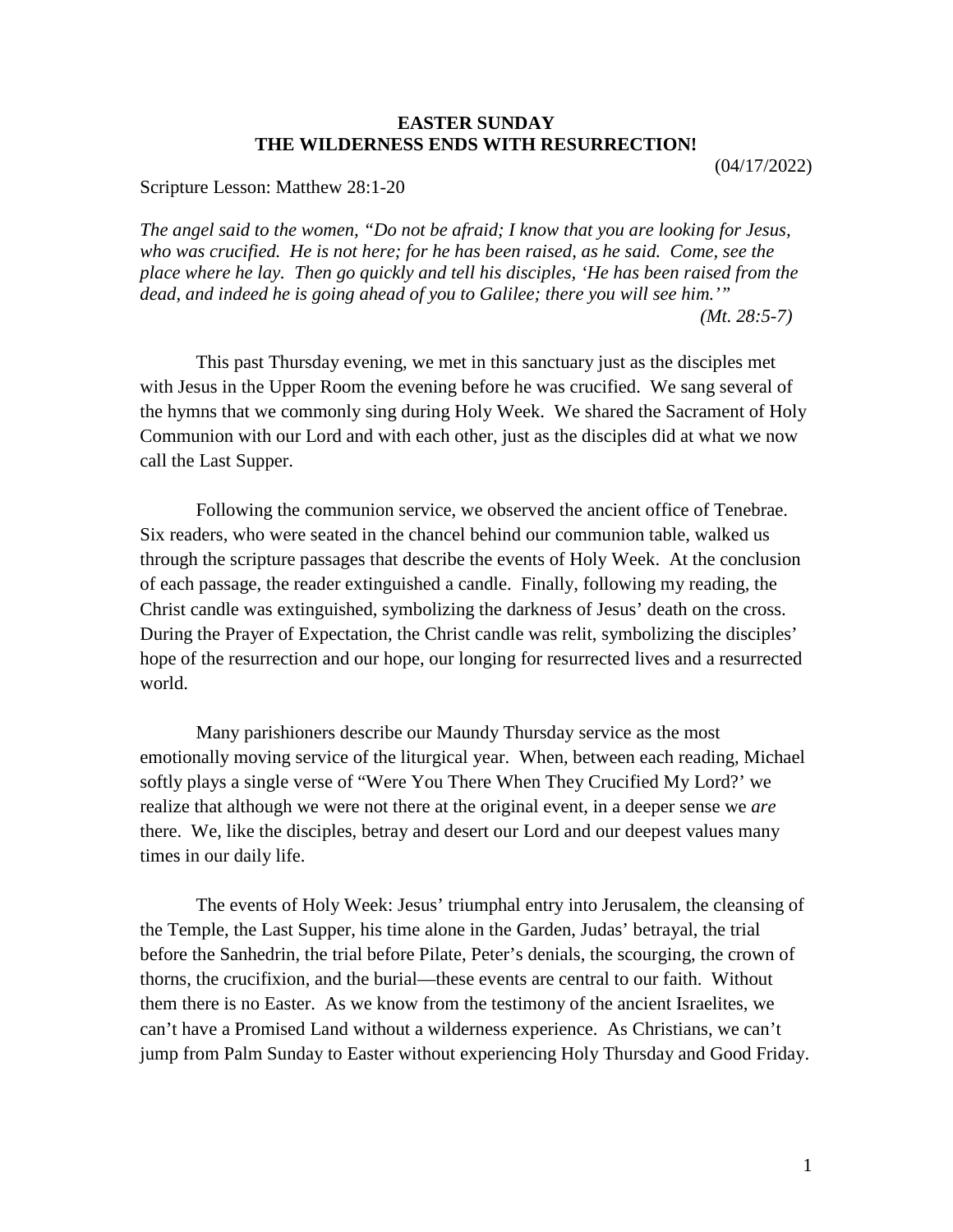Easter is just as special as Christmas, yet Christmas is a bigger holiday than Easter. Many people who are not Christian celebrate Christmas. They decorate their house, exchange gifts with loved ones, and enjoy listening to Christmas carols. Most people celebrate Christmas without going to church. They feel no need to gather in worship during Advent, on Christmas Eve, or on Christmas Day. We apparently can have Christmas without church, but we can't have Easter without church. So I am very happy to see you here this morning!

If we isolate occasional days out of the liturgical year and celebrate them, we risk losing sight of their deeper meaning, their spiritual significance for Jesus in his life and for us in our lives. Easter is, indeed, a part of the story of God's loving presence in the world. It is, to be sure, the climax, but it only makes sense when we know "the rest of the story."

The people of Jesus' day longed for a savior. However, they weren't exactly sure what this savior would look like. Some visualized him as a warrior king who would free Israel from the oppressive yoke of Roman rule. Each person had his/her own expectations regarding the one whose coming was foretold by the prophets.

What they were given was not what they expected. What they were given was a little baby! God sent them a vulnerable little baby, a little baby that few people saw and even fewer recognized as the eternal Christ, the Logos, an incarnation of the Word of God. To be sure, three wise men followed the star that came to rest above the stable and left their gifts at the crude altar of the manger. A couple of shepherds left the flocks that they had been watching in the field and went to see what the angels who had burst into their lives in such an amazing way had made known to them. When the humble shepherds arrived, what did they fine? They found Mary, Joseph, and the baby lying in a manger.

We need to remember that not everyone was happy about this special birth. Herod was afraid that this new king would usurp his power. Herod did not realize that Jesus did not want what Herod had! The kingdom that Jesus ruled was not of this earth. He did not want to rule his nation; he wanted to rule over his people's hearts. He wants to rule over our hearts.

To escape Herod's wrath, Joseph, Mary, and Jesus fled to Egypt. They became refugees. If Jesus had been killed in what has been called the Slaughter of the Innocents, Herod's killing of all Israelite children under the age of two, this story would have come to an abrupt end. But it did not come to an end! The story lives on in us and in our world today!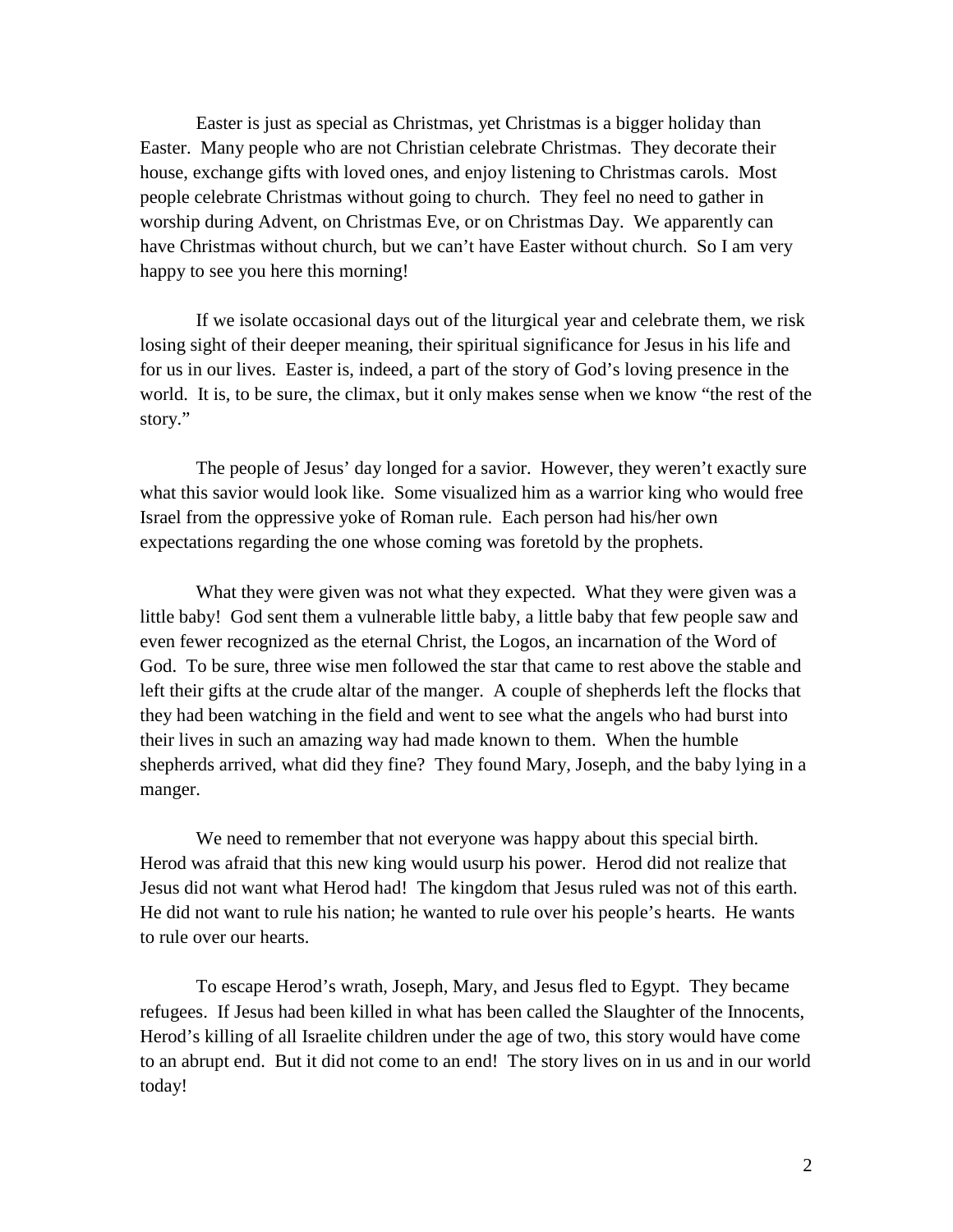Other than the account of Jesus in the Temple when he was twelve years old, a brief glimpse of a young man with exceptional insight into the scriptures, who is depicted in the painting toward the back of our sanctuary on the left, the next time we encounter Jesus is at the time of his baptism, when he was approximately thirty years old. We know that Jesus had brothers and sisters because they are named in scripture, or at least his brothers are named; girls and women were second class citizens in Jesus' day. We know he worked as a carpenter because he is sometimes referred to as "Jesus the carpenter from Nazareth in Galilee." At other times he is referred to as "Jesus the son of the carpenter from Nazareth in Galilee. For the first thirty years of his life, Jesus lived a pretty ordinary life. This ordinary life became extraordinary through his baptism and the wilderness experience that followed.

At the time of his baptism, the heavens opened to Jesus, and he realized who he was. He was God's beloved Son! He was entrusted with a ministry that differed from that of everyone, even the prophets who had preceded him. As the incarnation of God's Spirit, he was called to show people what God looks like in human form. He was to carry on God's healing work in the world. He was to tell people about the kingdom of God and help them to experience it in this life. He was to serve as a mediator between us and God, that we might deepen our relationship with God through him.

Immediately following his baptism, the Holy Spirit drove Jesus into the wilderness. There his spirit was tempered like steel in the hot desert sun. For forty days and forty nights he fasted and prayed. During this time, Satan tried to lure him into a different life than the one to which God was calling him--an easier life, a life filled with pleasure and temporal power. But Jesus would not be dissuaded! He knew who he was and who he was called to be! To become anyone else would be a sin against the Holy Spirit.

When he emerged from the wilderness, Jesus embarked upon his ministry. He gathered a small group of disciples. They were a motley crew: fishermen, laborers, even a tax collector. They were, most assuredly, not the sharpest bowling balls in the drawer! Time and time again during their travels with Jesus they demonstrated their inability to grasp the deeper meaning of his teaching. Yet it is to these that he entrusted his church. I take comfort in this, for it implies that there is hope even for us!

Jesus taught people about the kingdom of God. Though he was the Son of God, he did not present himself as someone to be worshipped. He pointed past himself to the Kingdom of God that is already present both within and among us. Though he was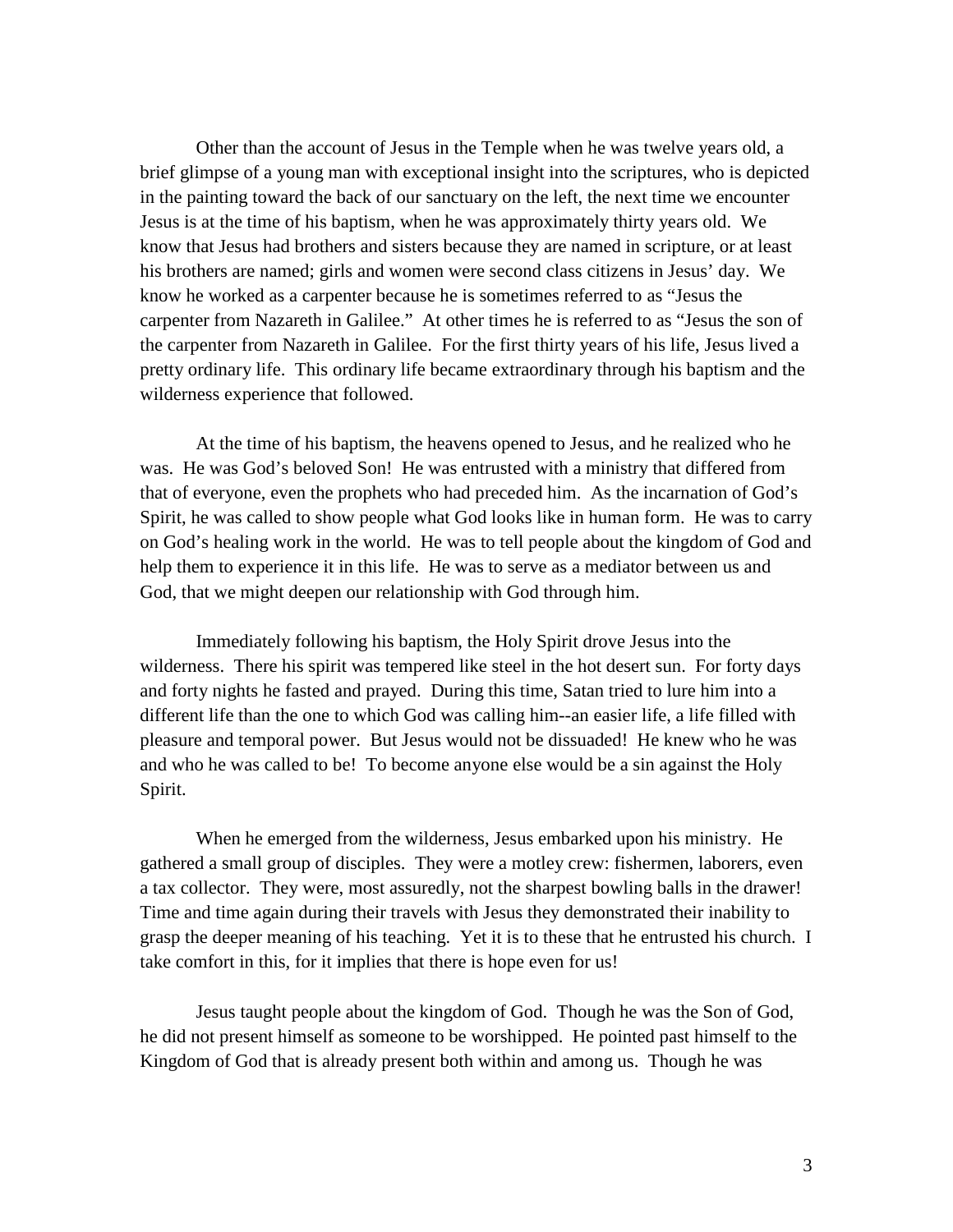primarily a teacher, he was moved by compassion for those who were suffering. He stopped what he was doing to attend to them.

Jesus reached out to people. He brought a healing presence to those whom he encountered, and he awakened a healing power within them. He opened the ears of the deaf and restored sight to the blind. He healed a man with a crippled hand and empowered the lame to walk. He cast out the demons that cripple people psychologically just as surely as a twisted body can cripple them physically. He healed people simply by touching them. Because of their faith, lepers were cleansed from their disease. A woman was healed when she touched the hem of his garment.

Where did he get this great power? Jesus knew that his healings were from God. The healing power of God, the healing power that is present in every living being, was incarnated, was channeled in a special way through Jesus. By awakening the healing energies that were already present within the afflicted person, Jesus showed us that through faith we can strengthen the healing powers that are already present within us, and the healing powers that are present within those for whom we pray.

Jesus not only brought people back from the dead; he gave life to those who were spiritually dead though still physically alive. He gave people hope for the future, a faith that could sustain them in the darkest times, and courage for the wilderness experiences that they would encounter in this life. He called people back to the essentials of their faith. He told them to love the Lord our God with all their heart, with all their soul, with all their mind, and with all their strength. He told them to love their neighbor as themselves. Then, in the Parable of the Good Samaritan, he greatly expanded the concept of neighbor so that it included *all* of God's children. *All* of God's children!

As you know, not everyone was thrilled with Jesus' teaching. He threatened the authority of the religious leaders by removing them from the position of gatekeepers between people and God. His popularity threatened the secular rulers, who feared he might lead an insurrection. They arrested him, tried him, and sentenced him to death.

In our Maundy Thursday service, we sang the hymn: "Ah, Holy Jesus, How Has Thou Offended?" The hymn asks us to name the crime for which Jesus was tried and executed.

What was Jesus' crime? What was his offense? His only crime was what he taught. He taught us to love one another. He told us to take care of each other. By the way he related to people, he showed us that since *every single person* is precious to God, *every single person* should be precious to us, even those who do not look like us or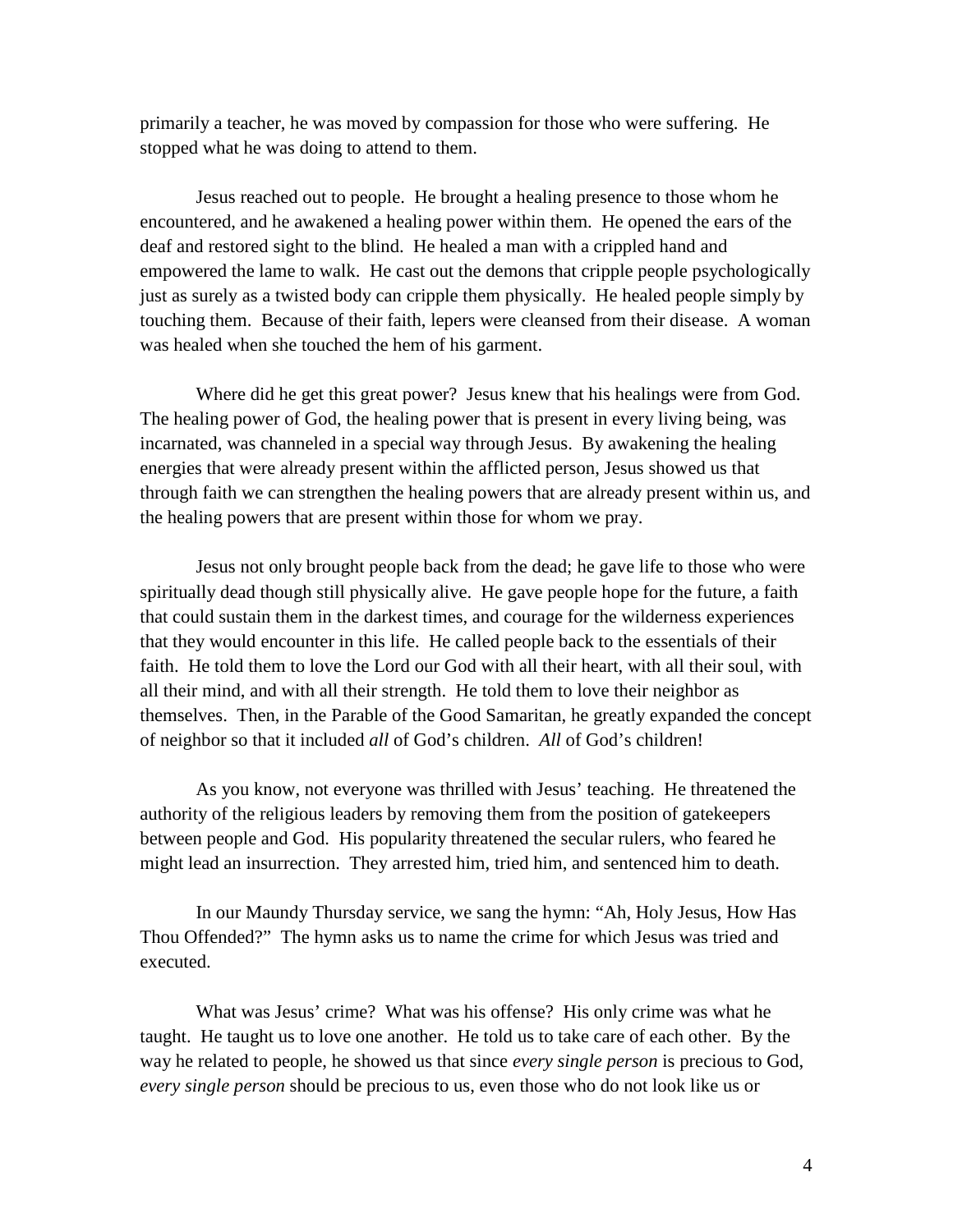believe exactly what we believe. When, on the cross, he forgave those who crucified him, he challenged us to forgive the petty wrongs, the petty wounds to which we so shamelessly cling.

What was Jesus' crime, his offense? He told us to share what we have with each other. He called us to form a church, a new community that would be his mystical body in the world. He called us to search for the treasure hidden in the field, the pearl of great price, the kingdom of God that lies within. He told us that once we find this treasure within ourselves, it will not only heal and transform our lives; we will be able to use it to enrich an impoverished world!

This was the crime for which Jesus was crucified. He believed in his message so strongly that he endured a brutal scourging. His enemies taunted him, spat on him, and smashed a crown of thorns on his head. They nailed him to a cross where he died a painful, agonizing death. The authorities that were responsible for his death thought that the story was over. They thought that this humble man's impact on the world would swiftly fade away. They thought that, in a short period of time. he would be nothing but a distant memory.

But this was not the end of the story! The forces of evil did not have the last word! They will never have the last word! God will have the last word through the eternal power of the resurrection!

The good news that we celebrate this morning is that God, who surprised the world with the birth of a little baby, surprised the world again with an empty tomb! The good news that we celebrate is that darkness, that death did not have the last word! The One who died on the cross still lives! He lives in our world! He also lives within us!

Jesus' disciples, who were undergoing their own wilderness experience following the death of their Lord, suddenly began to experience him in different settings, in different ways. Like the disciples, if we listen carefully, we will hear his still small voice. If we look deeply within, we will find him. We will experience his healing presence.

As we heard in our scripture reading this morning, while Mary stands, bewildered at the entrance to the empty tomb, the angel tells her, "Do not seek the living among the dead." Jesus is not dead! He is alive in the world, within the church, and within us! The healing power that he manifested while he walked with his disciples has been set loose in the world. The teachings that he shared so many years ago are just as true for us today. He can help us find that which we seek, that for which we hope, that for which we long: the kingdom of heaven within.